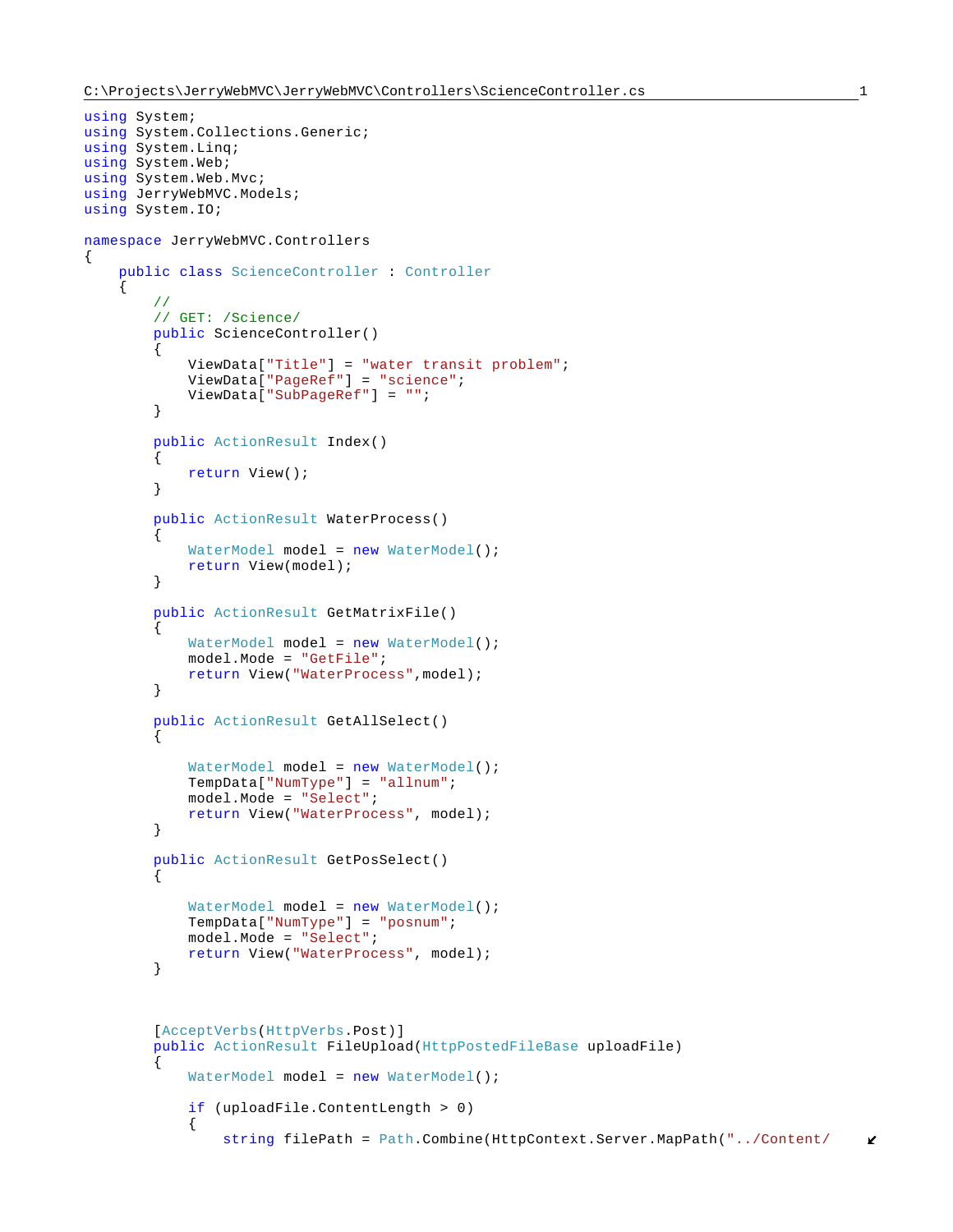public ActionResult MatrixResults(WaterModel model)

```
upload"),
                                                Path.GetFileName(uploadFile.FileName));
                 uploadFile.SaveAs(filePath);
                 if (model.CheckRunFile(filePath))
{
                     model.Mode = "Matrix";
                     return View("WaterProcess", model);
 }
                else
                {
                    model.Mode = "GetFile";
                     return View("WaterProcess",model);
 }
 }
            model.Err = "File is empty";
            model.Mode = "GetFile";
            return View("WaterProcess", model);
        }
        public ActionResult RunMatrix(string rownum, string colnum, string numtype)
\{WaterModel newmodel = new WaterModel();
           newmodel.AutoWaterTransit(int.Parse(rownum), int.Parse( colnum), (numtype == \mathbf{\ell}"allnum"));
            ViewData["Mode"] = "Matrix";
            return View("WaterProcess", newmodel);
        }
        //public ActionResult LoadMatrix()
        //{
             ViewData["Title"] = "water transit problem";
       // ViewData["PageRef"] = "science";<br>// ViewData["SubPageRef"] = "";
             ViewData["SubPageRef"] = "";
        // WaterModel model = new WaterModel();
       // model.AutoWaterTransit(5, 12,false);<br>// return View("WaterProcess", model);
             return View("WaterProcess", model);
        //}
        public ActionResult GetMatrix(WaterModel model)
\{ if (model.Mode == "GetFile")
\{return View("GetFile",model);
            }; 
            if (model.Mode == "Matrix")
\{ return View("Matrix", model);
            };
            if (model.Mode == "Select")
\{ return View("SelectRowColumn", model);
 }
             return null;
        }
```